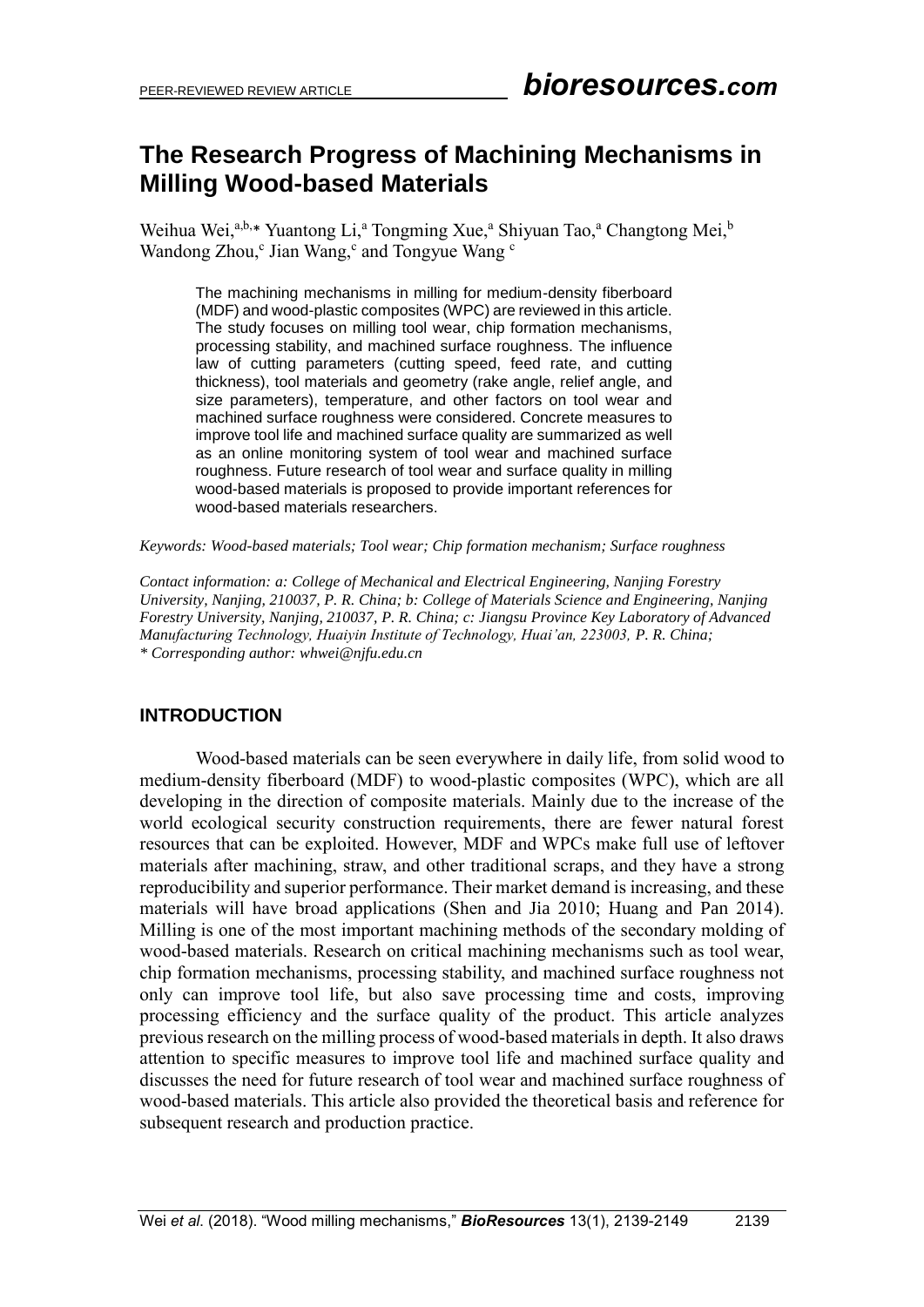### **TOOL WEAR**

Wood-based material, such as MDF and WPC, can include many polymeric compounds. It also contains a variety of gluing materials and curing agents. Therefore, the cutting tool seems to be placed among a variety of media when cutting these materials. There are many factors that cause tool wear, including hard spots that may cause tool mechanical abrasion, as well as acid and alkaline media that result in a tool chemical corrosion. The cutting temperature and pressure also promote interactions between the tool and the work piece. Thus, it is a continuous disappearing process for the materials of the rake and clearance face of the tool.

#### **Influencing Factors of Tool Wear**

The wear of woodworking tools is affected by many factors, including workpiece materials, cutting parameters, tool materials and geometry (rake angle, relief angle, and size parameters), and the processing environment (temperature and cooling methods). Any parameter changes will influence the tool's performance to a certain degree, thus affecting the tool's life.

### **Workpiece Materials**

Workpiece materials have a remarkable influence on tool wear, mainly because of the differences in hardness and toughness of different materials or the same material with different components. This can lead to different pressures in the rake and clearance face of the tool during the milling process as well as different cutting forces and temperatures that further lead to various levels of wear loss of the tool. Benlatreche *et al*. (2009) conducted milling tests on three different types of MDF. They found tool wear in milling the fireproof MDF was more serious than in milling the standard and waterproof MDFs. The tool wear that appeared in the nose width of the fireproof type was approximately three times what was observed for the standard type and four times the waterproof type. The fireproof type also had the highest degree of impurities, which could have been the cause of more serious tool wear. Saloni *et al*. (2011) investigated the tool wear condition of five commercially available wood-fiber-plastic composite materials and solid wood (eastern white pine) and they found that tool wear was the smallest when cutting the eastern white pine sample and the largest when cutting the ChoiceDek sample. The differences of tool wear in that case can be attributed to the binders, fillers, and contamination of different WPC materials.

The effects of the workpiece material on tool wear are also reflected in the chemical composition of the wood or in the gluing agent of wood-composite plates that cause the tool to be worn by chemical corrosion. Porankiewicz *et al*. (2015) assessed recesses on the rake face after milling wood laminated with polyvinyl acetate (PVA) based glue and confirmed that sintered carbide tools were subjected to intensive tribo chemical corrosion reactions (TCCR). The intensive TCCR attacked not only the binder of the tool material, but also the tungsten carbide grains, causing the tool to be gradually broken.

### **Tool Features**

The tool materials, tool geometry, and coating technology have a certain influence on tool wear. Sommer *et al*. (2015) researched the wear conditions on four alumina-based ceramic cutting tools that had been previously manufactured by ceramic injection molding used to cut medium-density fiberboard. They found that the main wear of  $A<sub>12</sub>O<sub>3</sub>$  tools was abrasive wear and caused large-scale chipping compared to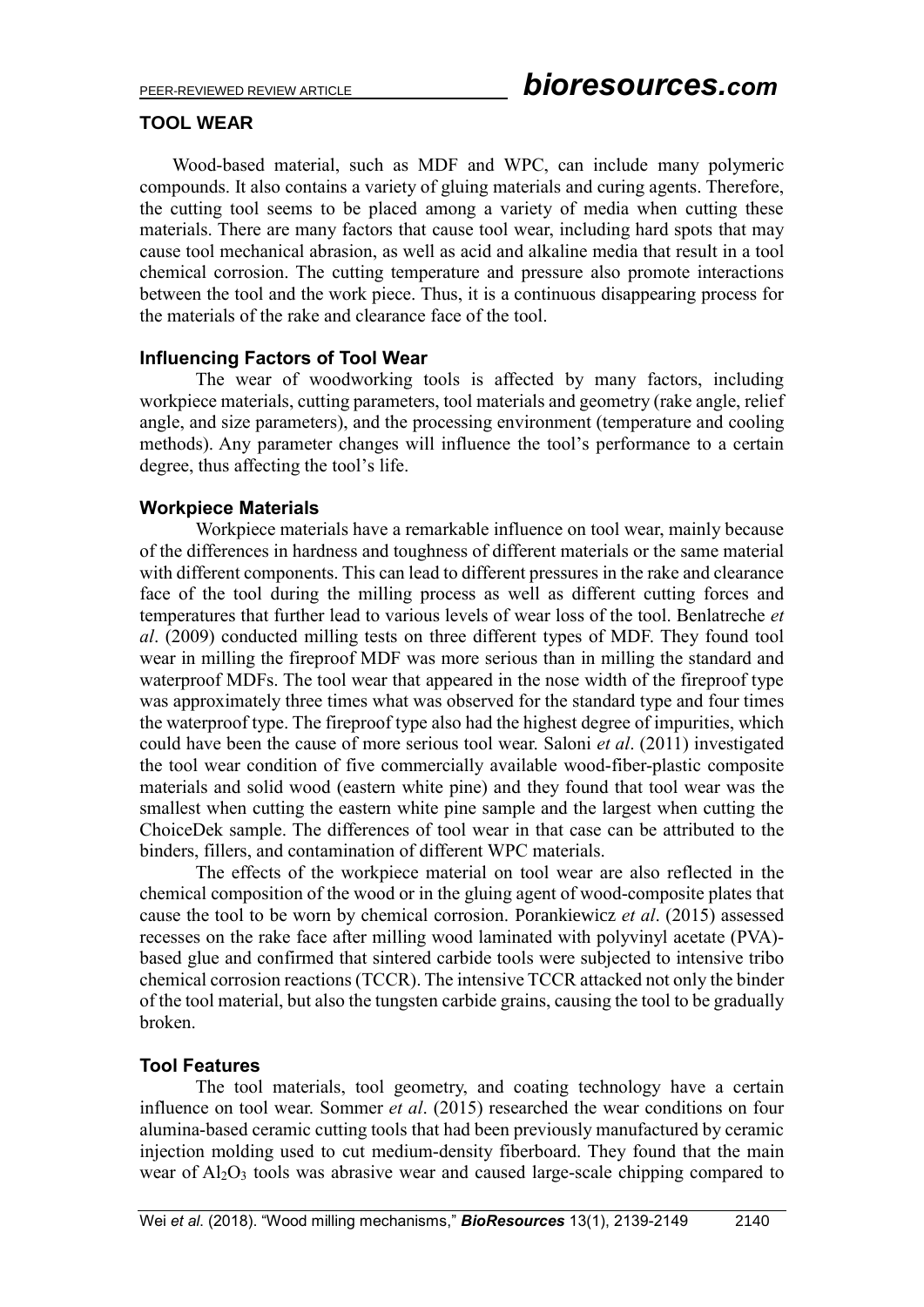Zirconia Toughened Alumina (ZTA) tools because of residual pores and low toughness. The edge recession of ACY tools was the lowest, which was most likely due to the best combination of grain boundary strength, hardness, and grain size. A micro-chamfering resulted in better wear behavior compared to industrially used cemented carbide (consisting of tungsten carbide and cobalt) tools. Kowaluk *et al*. (2009) researched tools that were made up of different materials and used to mill MDF. They aimed to find the tool's edge geometry that endured the least amount of tool wear. The study found that the larger the edge angle, the smaller the tool wear. At the same time, the tool material had a certain influence on the cutting edge wear. The tool wear of the carbide tool was the lightest, followed by the high-speed steel tools. The chromium (Cr) covered tools experienced the most serious wear.

Guo *et al*. (2014) studied the influence of the sharpness angle on tool wear in the up-milling of wood flour/polyethylene composites (WFPECs). The study found that the wear of the nose width was the smallest for the tool with a sharpness angle of 45° and the highest for the tool with a sharpness angle of 65°, while the wear of the edge recession was the opposite. Li *et al*. (2003) took the coating treatment on the surface of P30 carbide tools through Capacitive Voltage Divider (CVD) and Physical Vapor Deposition (PVD), used them to cut high-density fiberboard, measured the wear condition in stages, and then compared the results with the ordinary carbide tools. They found that the wear rate of the rake face of the coated and ordinary carbide tools had little difference, while the wear of the clearance face of coated tools was much smaller than an ordinary carbide tool. The quality and wear resistance of PVD-coated tools were better than that of CVD-coated tools. Gilewicz *et al*. (2013) comparatively observed the tool wear after cutting pine timber in the same conditions. These tools include uncoated (as a reference), tools with a chromium carbonitride/chromium nitride (CrCN/CrN) coating, and tools with chromium carbonitride/chromium nitride + tetrahedral carbon (CrCN/CrN+ta-C) coating. They found that the durability of the tools with a CrCN/CrN coating was more than two times that of the uncoated tools, and the durability of tools with CrCN/CrN+ta-C coating was improved by almost five times.

#### **Machining Environments**

Machining environments (temperature, cooling methods, *etc.*) also have a remarkable impact on tool wear during the wood-based material cutting process.

The effects of the cutting temperature on tool wear were observed. When the temperature rose, the hardness, toughness, and chemical stability of tool materials gradually decreased, which accelerated the tool wear (Wei *et al*. 2012). The contact area of the cutting tool and workpiece materials generated a lot of cutting heat during the cutting process. A small portion of the heat was transferred to the wood chips and removed from the cutting process, but most of the heat was transferred to the tool, which caused the abrasion resistance of the tool to decrease. Tool wear is difficult to predict accurately when the temperature distribution of the tools and how the temperature will affect the materials are not clear, especially for key areas like the cutting edge.

The temperature of the cutting edge is affected by the cutting speed, the continuity of the cutting process, the depth of cut, and the shape of the tool. Ized Horman *et al*. (2014) analyzed the temperature distribution in the blade and its influence on the blade during the wood cutting process by use of the Boundary Element Method (BEM). It was found that the higher the cutting speed, the higher the heat generated by the tool, and the more severe the tool wear. The temperature of the tool, especially near the tool nose, was higher with deeper cutting thicknesses, which led to more serious wear near the tool nose. Liu (2009) conducted some cutting temperature tests on WPCs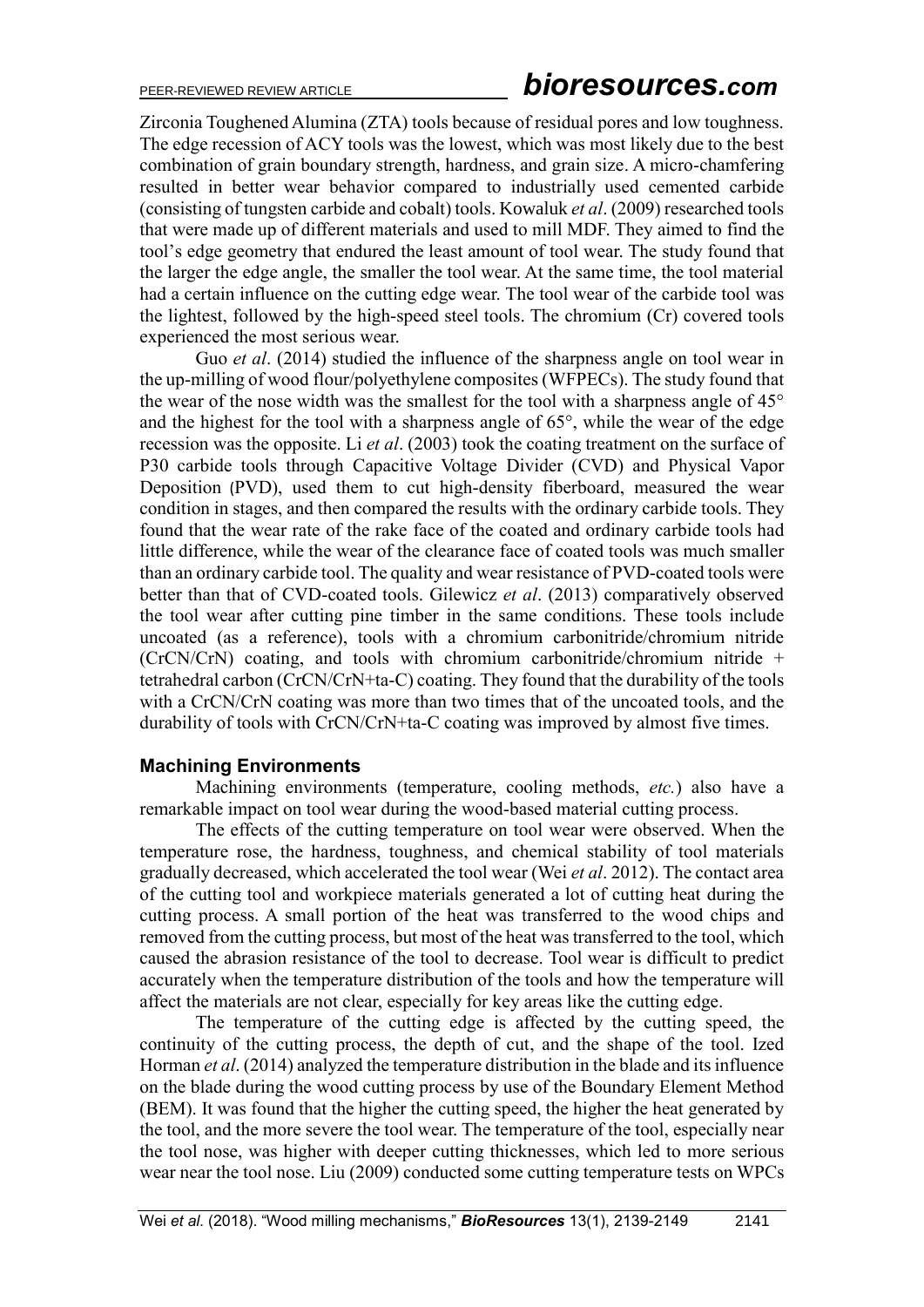and Masson pine and found that shear heat had less effect on the cutting temperature, while friction heat had more of an effect. Similar methods can be used when cutting WPCs to control the cutting temperature to stay below the softening point by cutting many times at a smaller cutting depth and width, reducing the spindle speed, and increasing the feed rate, which will achieve better surface quality.

In addition, the use of appropriate cooling methods can slow the rate of tool wear. Due to the fact that liquid cooling methods are not suitable for wood cutting, researchers have made use of other cooling methods to reduce the wear loss and extend the tool's life. Stewart (2004) compared cryogenic-treated (-306 °F) C2 tungsten carbide (WC – mass fraction of 6% cobalt) with untreated carbide after cutting MDF in the same test condition. He found that the cutting force was smaller at a low temperature and the corresponding wear loss was lower. Therefore, he found that low temperatures can improve wear resistance and the life of the tool. Gisip *et al*. (2009) comparatively studied the effects of a cryogenic treatment and refrigerated air on tool wear when machining MDF. The study found that these two methods not only could reduce the temperature of the cutting zone, but also slow down the oxidation and corrosion rate of the binder, which would greatly improve the life of the tool.

### **Online Monitoring System of Tool Wear**

Because the length of time becomes longer during the wood-based material milling process, metal materials inside the tool continue to drain from the surface and the tool edge gradually becomes dull, which reduces the cutting quality. Tool vibration and noise appeared when the tool edge was worn down to a certain extent and the machining quality became deteriorated radically, which caused severe damage to the machining center and tools (Wei *et al*. 2012). Therefore, the wear conditions of the tools were continuously checked during the cutting process and the tools were timely changed and sharped. This process is not only cumbersome, but also time-consuming. The manual testing tool wear conditions cannot meet the needs of automatic woodworking machines. Thus, online measurement of the woodworking tool wear is an indispensable step to improve wood industrial automation.

Researchers conducted a series of online tool wear detection experiments from the aspects of digital signal and sound signal. Sun and Ai (2011) proposed a comprehensive utilization of acoustic sensing mode and force sensing mode. They took six characteristic quantities associated with tool wear that were detected by electret microphone and a Kistler dynamometer as the input signals. They utilized a back propagation (BP) algorithm to build a multi-parameter fusion model of tool wear condition monitoring. The results showed that the output value of the neural network was consistent with the measured value, and the fusion of acoustic and force signals improved the accuracy and stability of tool wear recognition. The relationship between the tool wear and the cutting noise were analyzed by Lin *et al*. (2006). An automatic tool monitoring system was designed based on a neural network that monitored the cutting tools by identifying the cutting noise signals of the tool wear. The experiment showed that the automatic tool detection system could be well applied. An adaptive control grooving system for the accurate measurement of tool wear in the milling of wood-based materials was researched by Ohuchi and Murase (2005). The system utilized a laser measuring instrument installed in a computerized numerically controlled (CNC) router to measure the cutting edge profile. The machine kept a continuous operation throughout the entire process. The results showed that the adaptive control grooving system was very effective for tool wear measurement.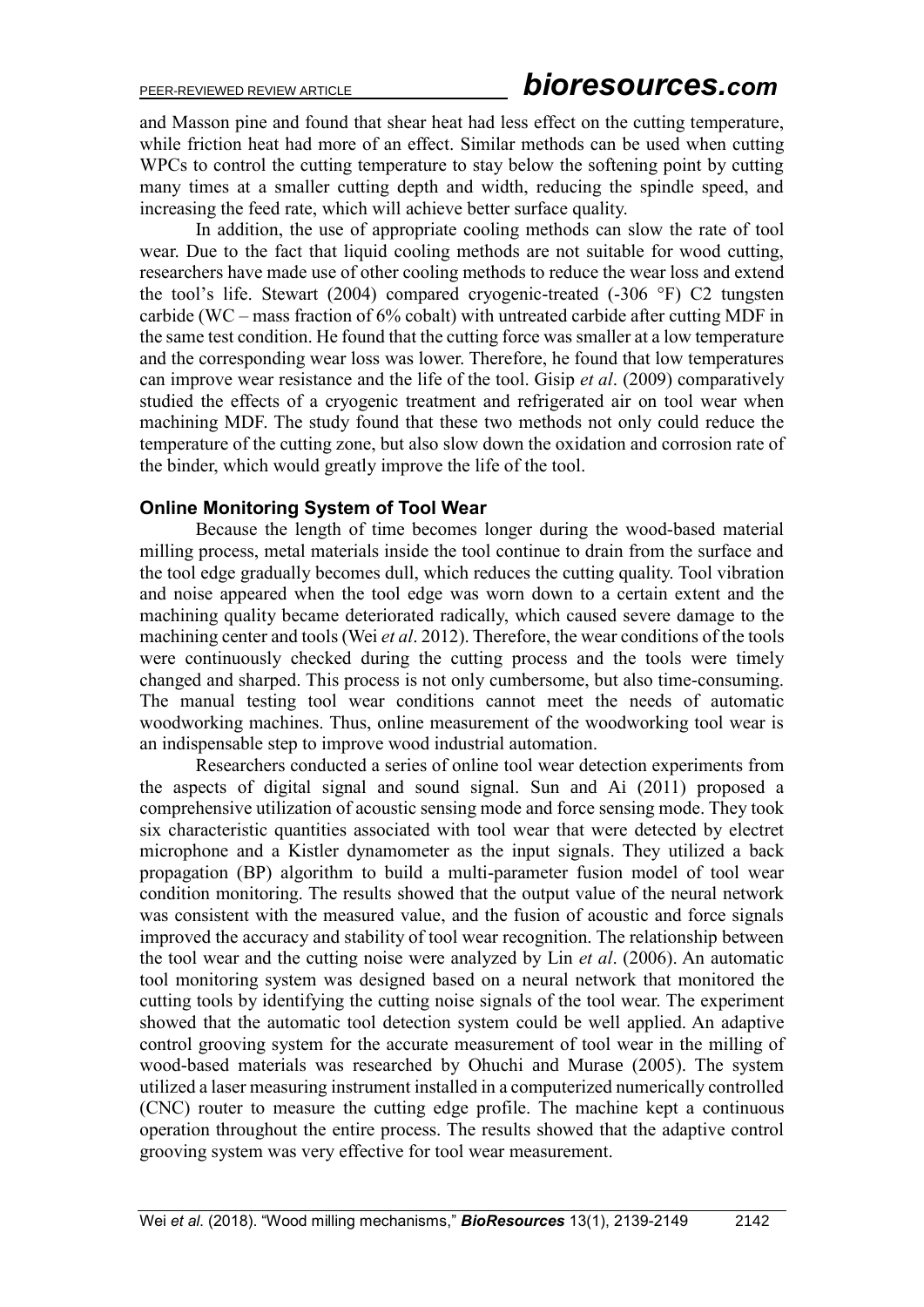### **RESEARCH ON CHIP FORMATION MECHANISMS AND PROCESSING STABILITY**

#### **Chip Formation Mechanisms**

Wood-plastic composites have the advantages of both wood and plastic. Not only do WPCs have the natural wood-like appearance, they also have advantages, such as anti-corrosion, moisture-proof character, insect-resistance, higher dimensional stability, no cracking, and no warping. The WPC materials are heterogeneous and anisotropic, and they will be softened, melted, and even degraded at a relatively low temperature (compared with the metal material), so its processing must be different from the metal material.



**Fig. 1.** Common chip shape of the wood materials

Chip formation mechanisms are the most basic scientific issue in the wood cutting process. The chip formation process has a direct effect on cutting vibrations, tool wear and breakage, chip curl and break, and machined surface roughness (Xie *et al*. 2016). Ai (2003) concluded that the workpiece materials with low hardness and high thermal physical properties (products of thermal conductivity, density, and specific heat capacity) have an easier time forming continuous chips at a large cutting speed range,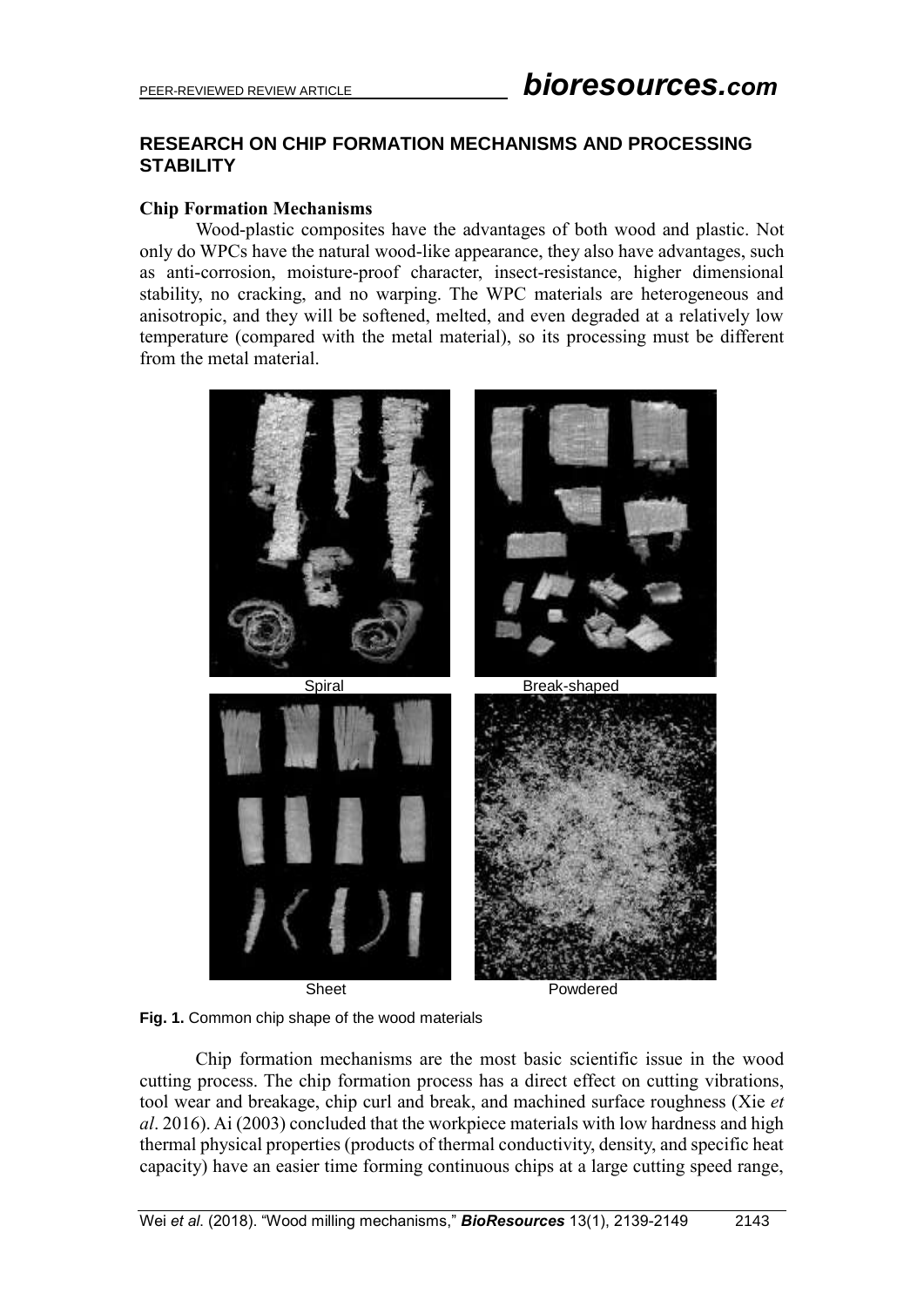but on the contrary have an easier time forming crowded chips or unit chips. Banded chips, crowed chips, and even unit chips can transform themselves with each other in the course of changing the cutting amount. Revealing the mechanism of chip formation and defining the critical condition of different chip conversion are meaningful topics for dynamic cutting force modeling, chip breaking and cutting, reducing tool wear, and ensuring the quality of the surface processing.

Figure 1 shows the four typical chips, such as spiral, broken, sheet, and powder, that are usually produced in the cutting of the wood materials (Wei *et al*. 2016a,b). The spiral chips and broken chips are easily wrapped around the tool, which causes the damage of the tool and the workpiece, as shown in Fig. 2. Huang *et al*. (1999) noted that it is ideal to produce the complete sheet chip in the high-speed process of milling. Therefore, it was very important to obtain reasonable continuous sheet chip and to control the chip flow in high-speed machining of wood plastic composite materials.



Spiral chip Break-shaped chip

**Fig. 2.** The case of chips wrapped in the tool and workpiece damage

### **Processing Stability**

Processing noise is another important problem in high-speed cutting of WPCs. There are two main causes of this processing noise. One mechanistic source of the noises is the aerodynamic noise, the other is the mechanical noise. Brooks and Bailey (1975) argue that the size of the aerodynamic noise is closely related to the shape and structure of the rotary cutter. Tanaka (1979) pointed out that the mechanical noise is caused by the operation and vibration of the machine.

## **MACHINED SURFACE ROUGHNESS**

The surface roughness plays a very important role in many areas of the wood industry, and will make a good indication of the quality of the final product and the degree of tool wear. The amount of material removed is relatively less and the material waste rate is lower if the rough machining produces a lower surface roughness value (Murat Kılıç *et al*. 2009; Roger *et al*. 2013).

### **Influencing Factors of Surface Roughness**

Surface roughness is one of the most important criteria to measure the surface quality. Many studies have reported that speed (cutting speed, feed rate) has a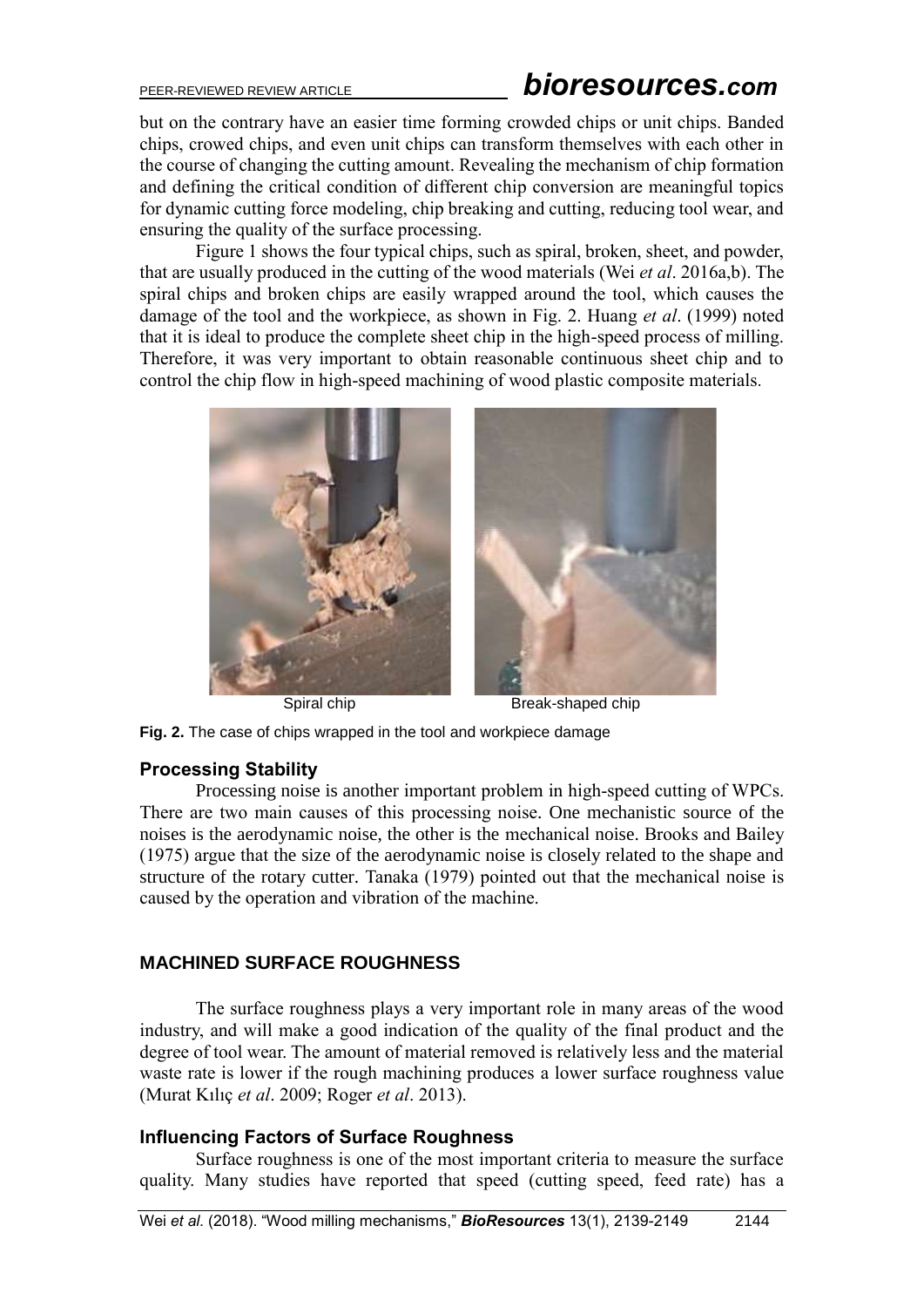remarkable influence on the surface roughness (Chen *et al*. 2012; Shen *et al*. 2012; de Deus *et al*. 2015). Shen *et al*. (2012) and De Deus *et al*. (2015) found that the surface roughness was inversely proportional to the milling speed and was proportional to feed rate. Chen *et al*. (2012) concluded that the cutting speed and feed rate resulted in system instability of the cutting process and substantially influenced the surface roughness of a machined workpiece.

The machined surface quality of the workpiece is not only affected by speed, but also influenced by other factors such as the temperature of the materials, tool geometry, and the cutting depth. Hernandez *et al.* (2013) measured and analyzed the surface quality of black spruce after cutting. He found that the surface quality (surface roughness, waviness, and cutting grooves) was clearly affected with the temperature of the logs. The surface quality decreased while the width and depth of the cut increased at a larger cutting diameter of the log ends. Guo *et al.* (2014) proposed that the machined surface roughness increased with the increasing sharpness angle after a feeding length of 40 m. The nose width was proportional to the surface roughness. Thus, when the nose width increased, the surface roughness increased. Keturakis *et al*. (2007) found that the surface roughness of processed birch wood increased with the increasing rounding radius of the tool. When the rounding radius of the tool reached 40 μm, the wood compressed and deformed to a remarkable extent.

Hernandez *et al*. (2014) studied the influence of cutting parameters on the surface quality of black spruce cants. The study discovered that the surface roughness decreased when the rake angle increased. The best surface roughness was obtained with 65° of rake face. Goli *et al*. (2009) observed and analyzed the appearance of chips of Douglas fir after up-milling and down-milling with different grain orientations. They concluded that the surface quality depended on the absolute grain orientation  $(\Phi_a)$ , while the cutting force and chip types were determined by the relative grain orientation (*Φ*r). Guo *et al*. (2010) studied the dust particle size distribution and morphology of typical dust particle size in different average thickness milling conditions, and on this basis tested the surface roughness of MDF milling. The result showed that the average particle size and median diameter of MDF after milling increased with the increase of the average thickness of the milling, and the surface quality decreased with increasing surface roughness.

### **Real-time Detection Methods of Surface Roughness**

There are currently many conventional surface roughness measuring methods. The quantitative evaluation method is divided into two categories of contact and noncontact. The contact measurement method is mainly a stylus tracing method. The stylus tracing method is used throughout the world, and it can be used to give a variety of roughness parameters and draw the surface profile curve. The contact measurement method is stable and reliable, but it has low measuring efficiency and poor real-time performance. Therefore, scholars have developed many new types of wood surface roughness measuring methods capable of real-time and online measurement, which can greatly improve the measurement efficiency.

Zhu *et al*. (2006) proposed a measuring method that uses an optical probe method to achieve three non-contact surface roughness measurements of timber by studying traditional wood surface roughness detection methods. The core of this method is a digital signal processor (DSP) TMS320F240 (Texas Instruments, Dallas, TX, USA) that can measure the signal and control the system. There are many advantages of this method that include a stable signal, fast measurement speed, and no damage to the surface of the workpiece without injury. Yin *et al*. (2008) invented a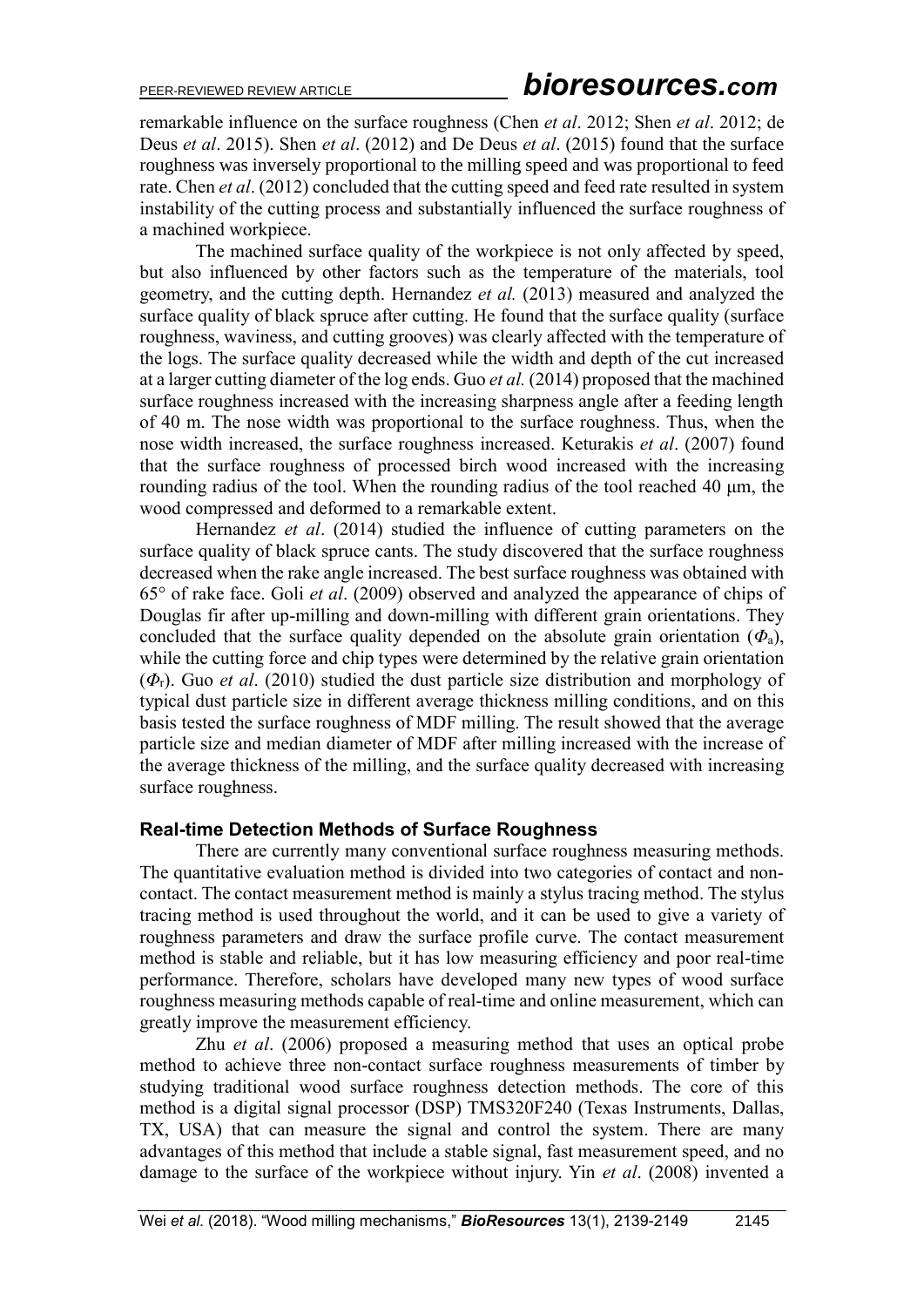system that realizes online detection of the machined surface roughness of wood by using microcontroller unit (MCU) to control the laser displacement sensor. The system consists of a microcontroller, analog to digital converter, a laser sensor measurement system (including the laser head and laser control device), as well as other components. The system has characteristics such as a simple structure, fast measurement speed, and detection accuracy. Iskra and Hernández (2012) invented a detection method that detected the surface roughness of white birch after cutting. They arranged a microphone at a distance from the cutting area to collect vibration signals, did analog-to-digital (AD) conversion and converted signals into a computer artificial neural network for computing, and accurately predicted the surface roughness indirectly through the vibration signal. Aguilera and Barros (2012) used a sound pressure signal to detect the surface roughness of MDF after cutting and the results indicated that measuring the sound pressure signal can effectively predict the surface roughness during the wood materials cutting process.

With the extensive application of wood materials, people's requirements with respect to the surface quality are getting higher and higher. In order to achieve the desired surface quality accuracy, it is necessary to conduct more in-depth studies of surface roughness. More advanced on-line detection devices may be developed to monitor in real time and acquire data about surface changes of workpiece in the process of milling. The surface precision ranges for different materials then can be determined by analyzing the results, which will provide the basis for actual production practice.

## **CONCLUSIONS**

- 1. The design of tool structure and tool coating, and the optimization of the processing parameters to reduce the cutting temperature are key to achieving high quality processing of wood-based materials for different processing conditions and processing requirements. A great effort in the research and development of new high performance-cost ratio milling tools suitable for wood-based materials, in depth study of the coating technology, and strengthening the wear resistance of the tool through developing new high-quality coating materials is needed.
- 2. Due to the fact that the continuity of the traditional tool monitoring system is poor and the detection error is large, development of a new online tool wear monitoring system of wood-based materials to ensure timeless and accuracy of the analysis of tool wear in the milling process should be tested.
- 3. Revealing the mechanism of chip formation and defining the critical condition of different chip conversion are very meaningful to chip breaking and removal, the dynamic cutting force modeling, reducing tool wear, and ensuring the quality of the surface processing. In addition, it is important to determine how to obtain reasonable continuous sheet chips, increase unit chip quality, reduce powdered chips, and control the flow of the chips during the high-speed milling process of the wood-based materials.
- 4. For high-speed milling, which produces a large number of chips, a high coefficient of friction between the chip and tool and structure of the cutting tool may lead to an obstructed chip that causes tool breakage or even the entire tool specific fracture. Therefore, a big spiral angle and even straight slot milling cutter should be used to ensure smooth chip removal and to improve tool life by improving the friction performance between cutting tool and chip.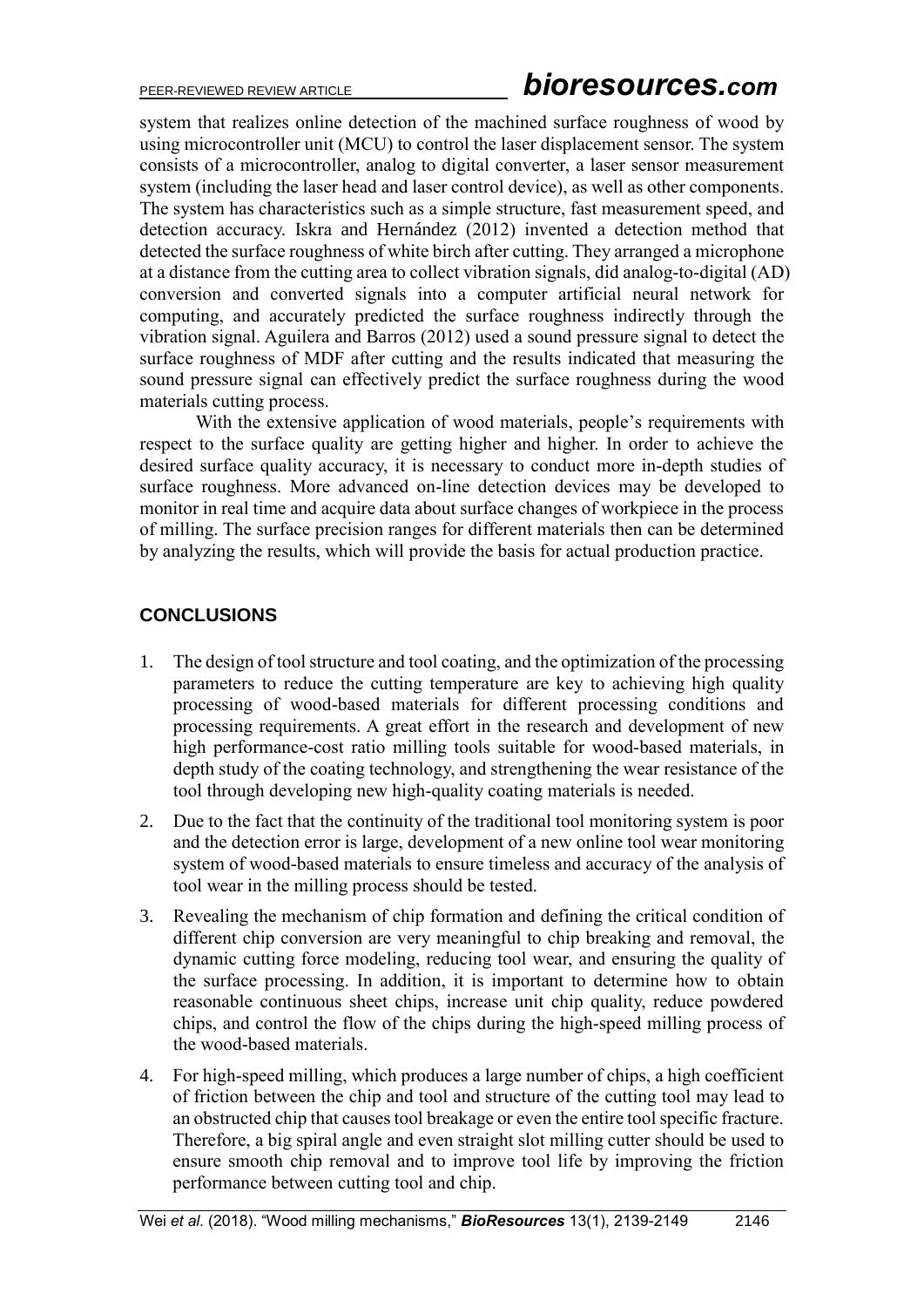### **ACKNOWLEDGMENTS**

This research is financially supported by the Open Fund for Jiangsu Key Laboratory of Advanced Manufacturing Technology(HGAMTL-1605), the Course Case Library Construction Project for Professional Degree Graduate in Nanjing Forestry University(2017AL08), the Joint Training Demonstration Base Construction Project for Professional Degree Graduate in Nanjing Forestry University(2017JD01), Jiangsu Students Practice Innovative Training Project(201610298087X), Jiangsu "Six Talent Peak" Project(JXQC-022), and Jiangsu Overseas Research Training Program for Prominent Young & Middle-aged Teachers and Presidents in Colleges and University.

## **REFERENCES CITED**

- Aguilera, A., and Barros, J. L. (2012). "Surface roughness assessment on medium density fibreboard rip sawing using acoustic signals," *European Journal of Wood and Wood Products* 70(1-3), 369-372*.* DOI: 10.1007/s00107-011-0528-0
- Ai, X. (2003). *High Speed Machining Technology*, National Defense Industry Press, Beijing, China, pp. 45-60.
- Benlatreche, Y., Nouveau, C., Marchal, R., Ferreira Martins, J. P., and Aknouche, H. (2009). "Applications of CrAlN ternary system in wood machining of medium density fibreboard (MDF)," *Wear* 267(5-8), 1056-1061. DOI: 10.1016/j.wear.2009.01.044
- Brooks, T. F., and Bailey, J. R. (1975). "Mechanisms of aerodynamic noise generation in idling wood-working machines," *ASME* 1975(75-DET-47), 1-16.
- Chen, C. C., Liu, N. M., Chiang, K. T., and Chen, H. L. (2012). "Experimental investigation of tool vibration and surface roughness in the precision end-milling process using the singular spectrum analysis," *International Journal of Advanced Manufacturing Technology* 63, 797-815. DOI: 10.1007/s00170-012-3943-4
- de Deus, P. R., Alves, M. C. D. S., and Vieira, F. H. A. (2015). "The quality of MDF work pieces machined in CNC milling machine in cutting speeds, feed rate, and depth of cut," *Meccanica* 50(12), 2899-2906. DOI: 10.1007/s11012-015-0187-z
- Gilewicz, A., Warcholinski, B., Szymanski, W., and Grimm, W. (2013). "CrCN/CrN+ta-C multilayer coating for applications in wood processing," *Tribology International* 57, 1-7. DOI: 10.1016/j.triboint.2012.07.006
- Gisip, J., Gazo, R., and Stewart, H. A. (2009). "Effects of cryogenic treatment and refrigerated air on tool wear when machining medium density fiberboard," *Journal of Materials Processing Technology* 209(11), 5117-5122. DOI: 10.1016/j.jmatprotec.2009.02.010
- Goli, G., Fioravanti, M., Marchal, R., and Uzielli, L. (2009). "Up-milling and downmilling wood with different grain orientations – Theoretical background and general appearance of the chips," *European Journal of Wood and Wood Products*  67(3), 257-263. DOI: 10.1007/s00107-009-0323-3
- Guo, X. L., Cao, P. X., and Jiang, Y. (2010). "Effect of average thickness on dust particle size and surface roughness," *Journal of Anhui Agricultural Science* 19, 10078-10080
- Guo, X. L., Ekevad, M., Gronlund, A., Marklund, B., and Cao, P. X. (2014). "Tool wear and machined surface roughness during WPC peripheral up milling using cemented tungsten carbide tools," *BioResources* 9(3), 3779-3791.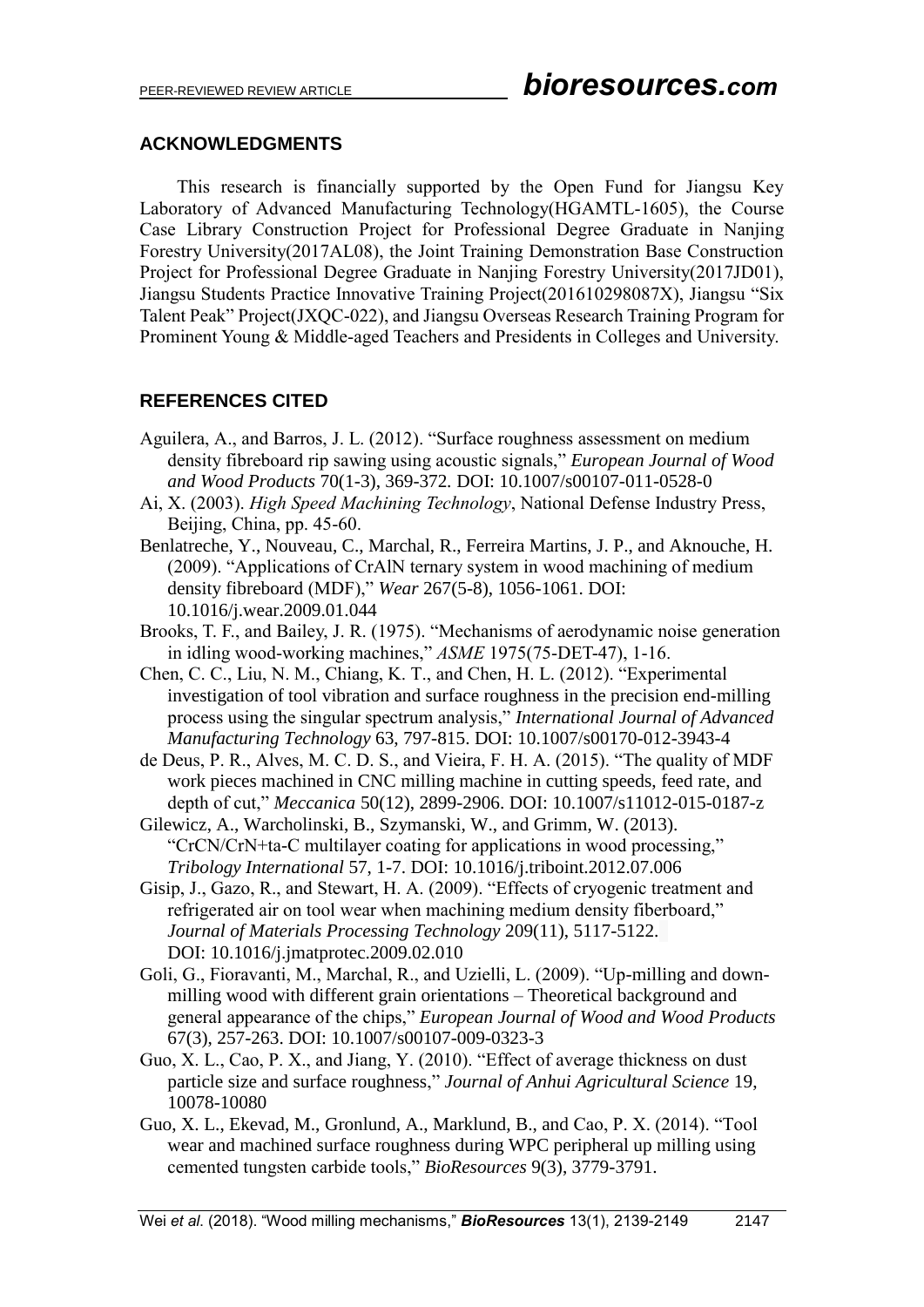- Hernandez, R. E., Llave, A. M., and Koubaa, A. (2014). "Effects of cutting parameters on cutting forces and surface quality of black spruce cants," *European Journal of Wood and Wood Products* 72(1), 107-116. DOI: 10.1007/s00107-013- 0762-8
- Hernandez, R. E., Kuljich, S., Naffeti, O., and Koubaa, A. (2013). "Effect of the cutting speed on the surface quality of black spruce cants produced by a chippercanter," *Forest Products Journal* 63(1), 39-46.
- Horman, I., Busuladžić, I., and Azemović, E. (2014). "Temperature influence on wear characteristics and blunting of the tool in continuous wood cutting process," *Procedia Engineering* 69, 133-140. DOI: 10.1016/j.proeng.2014.02.213
- Huang, W. K., and Pan, Z. N. (2014). "Production and application progress of medium density fiberboard (MDF) in China," *Forestry Machinery & Woodworking Equipment* 42(03), 8-10. DOI: 10.13279/j.cnki.fmwe.2014.03.006
- Huang, Y. S., Chen, S. S., Hwang, G. S., and Tang, J. L. (1999). "Peripheral milling properties of compressed wood manufactured from planted China fir," *Holz als Roh-und Werkstoff* 61, 201-205. DOI: 10.1007/s00107-003-0376-7
- Iskra, P., and Hernández, R. E. (2012). "Toward a process monitoring of CNC wood router. Sensor selection and surface roughness prediction," *Wood Science and Technology* 46(1-3), 115-128. DOI: 10.1007/s00226-010-0378-7
- Keturakis, G., and Juodeikienė, I. (2007). "Investigation of milled wood surface roughness," *Materials Science (Medžiagotyra)* 13(1), 47-51.
- Kılıç, M., Burdurlu E., Aslan S., Altun S., and Tümerdem, Ö. (2009). "The effect of surface roughness on tensile strength of the medium density fiberboard (MDF) overlaid with polyvinyl chloride (PVC)," *Materials and Design* 30, 4580-4583. DOI: 10.1016/j.matdes.2009.03.029
- Kowaluk, G., Szymanski, W., Palubicki, B., and Beer, P. (2009). "Examination of tools of different materials edge geometry for MDF milling," *European Journal of Wood and Wood Products* 67(2), 173-176. DOI: 10.1007/s00107-008-0302-0
- Li, L., Xi, B. T., and Yang, Y. F. (2003). "Wear characteristics of coated carbide tools in cutting fiberboard," *Wood Processing Machinery* 06, 5-8. DOI: 10.13594/j.cnki.mcjgjx.2003.06.002
- Lin, S. Y., Lin, J. C., Lin, C. C., Jywe, W. Y., and Lin, B. J. (2006). "Life prediction system using a tool's geometric shape for high-speed milling," *The International Journal of Advanced Manufacturing Technology* 30(7-8), 622-630. DOI: 10.1007/s00170-005-0116-8
- Liu, P. (2009). *The Study of Temperature in Cutting of Wood Plastic Composites*, Master's Thesis, Nanjing Forestry University, Nanjing, China.
- Ohuchi, T., and Murase, Y. (2005). "Milling of wood and wood-based materials with a computerized numerically controlled router IV: Development of automatic measurement system for cutting edge profile of throw-away type straight bit," *Journal of Wood Science* 51(3), 278-281. DOI: 10.1007/s10086-004-0663-x
- Porankiewicz, B., Jozwiak, K., Wieczorek, D., and Idzikowski, I. (2015). "Specific wear on the rake face made of sintered carbide cutting edge during milling of laminated wood," *European Journal of Wood and Wood Products* 73(1), 35-41. DOI: 10.1007/s00107-014-0862-0
- Saloni, D., Buehlmann, U., and Lemaster, R. L. (2011). "Tool wear when cutting wood fiber – plastic composite materials," *Forest Products Journal* 61(2), 149- 154. DOI: [10.13073/0015-7473-61.2.149](https://doi.org/10.13073/0015-7473-61.2.149)
- Shen, F. C., and Jia, R. L. (2010). "Research progress and prospect of wood-plastic composites," *Plastics Additives* 01, 5-9.